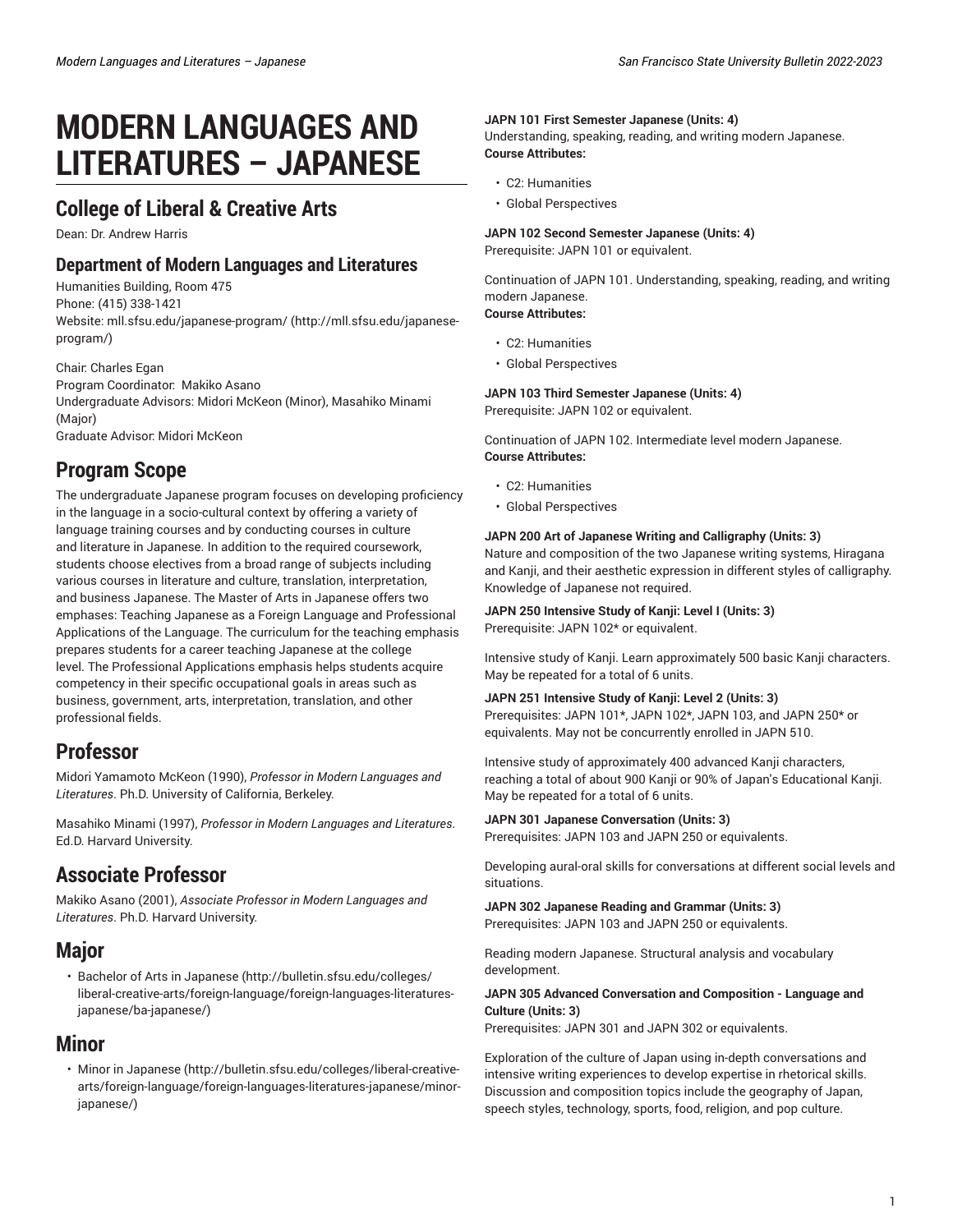#### **JAPN 306 Advanced Conversation and Composition - Language and Humanities (Units: 3)**

Prerequisites: JAPN 301 and JAPN 302 or equivalents.

Development of expertise in oral and written rhetorical skills through an in-depth exploration of humanities in Japan. Discussion and composition topics include traditional performing arts and crafts, education, history of Japan, nature, and politics.

#### **JAPN 309 Advanced Readings in Japanese I (Units: 3)**

Prerequisites: JAPN 301 and JAPN 302 or equivalents.

Reading modern literary, journalistic, and expository writings. **Course Attributes:**

• Global Perspectives

#### **JAPN 310 Advanced Readings in Japanese II (Units: 3)**

Prerequisites: JAPN 301\*, JAPN 302\*, JAPN 250 (Level I), or equivalents.

Further development of Japanese-as-a-second/foreign-language learners' written Japanese proficiency by focusing on reading skills. Reading materials used in this course address a variety of issues related to Japanese culture, history, and society, so that students will deepen their understanding of the backgrounds of their target language.

#### **JAPN 325 Practical Linguistics in Japanese (Units: 3)**

Prerequisites: JAPN 301 and JAPN 302 or equivalents.

Application of Japanese sound and structural patterns to practical usage.

**JAPN 330 Proverbs and Idiomatic Expressions in Japanese (Units: 3)** Prerequisites: JAPN 301 and JAPN 302 or equivalents.

The most commonly used proverbs and idiomatic expressions in Japanese.

#### **JAPN 331 A Study of Katakana Words in Japanese (Units: 3)**

Prerequisites: JAPN 301 and JAPN 302, or permission of the instructor.

The study of Japanese katakana words, which include loanwords from Western languages and pseudo-English Japanese words. An examination of how their pronunciation, meaning and/or grammatical structure is altered in a new linguistic and cultural environment. (Fully online course)

#### **JAPN 350 Introduction to Translation (Units: 3)**

Prerequisites: JAPN 250, JAPN 301, and JAPN 302, or equivalents.

Basic techniques, strategies, and issues in the field of non-literary translation using Japanese and English as source languages. Practical exercises include text analysis and development of translation skills.

#### **JAPN 390 Business Japanese (Units: 3)**

Prerequisites: JAPN 301 and JAPN 302 or equivalents.

Japanese business communication skills. Readings in economics, politics, and social issues.

**JAPN 395 Advanced Business Japanese: Business Writing (Units: 3)** Prerequisites: JAPN 250, JAPN 301, and JAPN 302 or equivalents.

Formats necessary for business writing in Japanese and intensive training in reading and writing business documents.

#### **JAPN 401 Topics in Japanese Culture (Units: 3)**

Prerequisites: JAPN 301, JAPN 302, and JAPN 305, JAPN 306; or JAPN 309.

Acquisition of advanced reading, speaking, writing, and listening skills through the analysis of Japanese culture, history, people's thought, and behavior. Topic to be specified in Class Schedule. May be repeated when topics vary.

### **Topics:**

- 1. Modern Cultural History of Japan
- 2. Japanese Way of Living
- 3. Heian Culture: Culture of Peace
- 4. Tea Ceremony and Tea Culture
- 5. Japanese Identity
- 6. Life and Thought of Medieval Japan
- 7. Edo Culture

#### **JAPN 510 Modern Japanese Literature (Units: 3)**

Prerequisites: JAPN 250 (knowledge of 1000 Educational Kanji or at least a C- on new Level 2), JAPN 301, JAPN 302, JAPN 305 or JAPN 306, JAPN 309, or equivalents.

Literary movements and major works of 20th century Japan. **Course Attributes:**

• Global Perspectives

#### **JAPN 590 Topics in Japanese Literature (Units: 3)**

Prerequisites: JAPN 250 (Level 3 of Kanji, with a grade of C- or better), JAPN 301, JAPN 302, JAPN 305 or JAPN 306, and JAPN 309, or equivalents.

Exploration of specific genres or topics of literature including Japanese Women Writers and Contemporary Japanese Literature. Topic to be specified in Class Schedule. May be repeated when topics vary. **Topics:**

- 1. Japanese Women Writers
- 2. Contemporary Japanese Literature

#### **JAPN 690 Introduction to Consecutive Interpretation (Units: 3)**

Prerequisites: Near native fluency in English or Japanese and advanced level knowledge of the other.

Acquisition of skills in consecutive interpretation between Japanese and English in international business, manufacturing, and tourism.

#### **JAPN 699 Independent Study (Units: 1-3)**

Prerequisite: Permission of the department chair and instructor.

Written projects requiring critical analysis and interpretation of linguistic or literary problems. Material adapted to individual needs and interests. May be repeated for a total of 9 units.